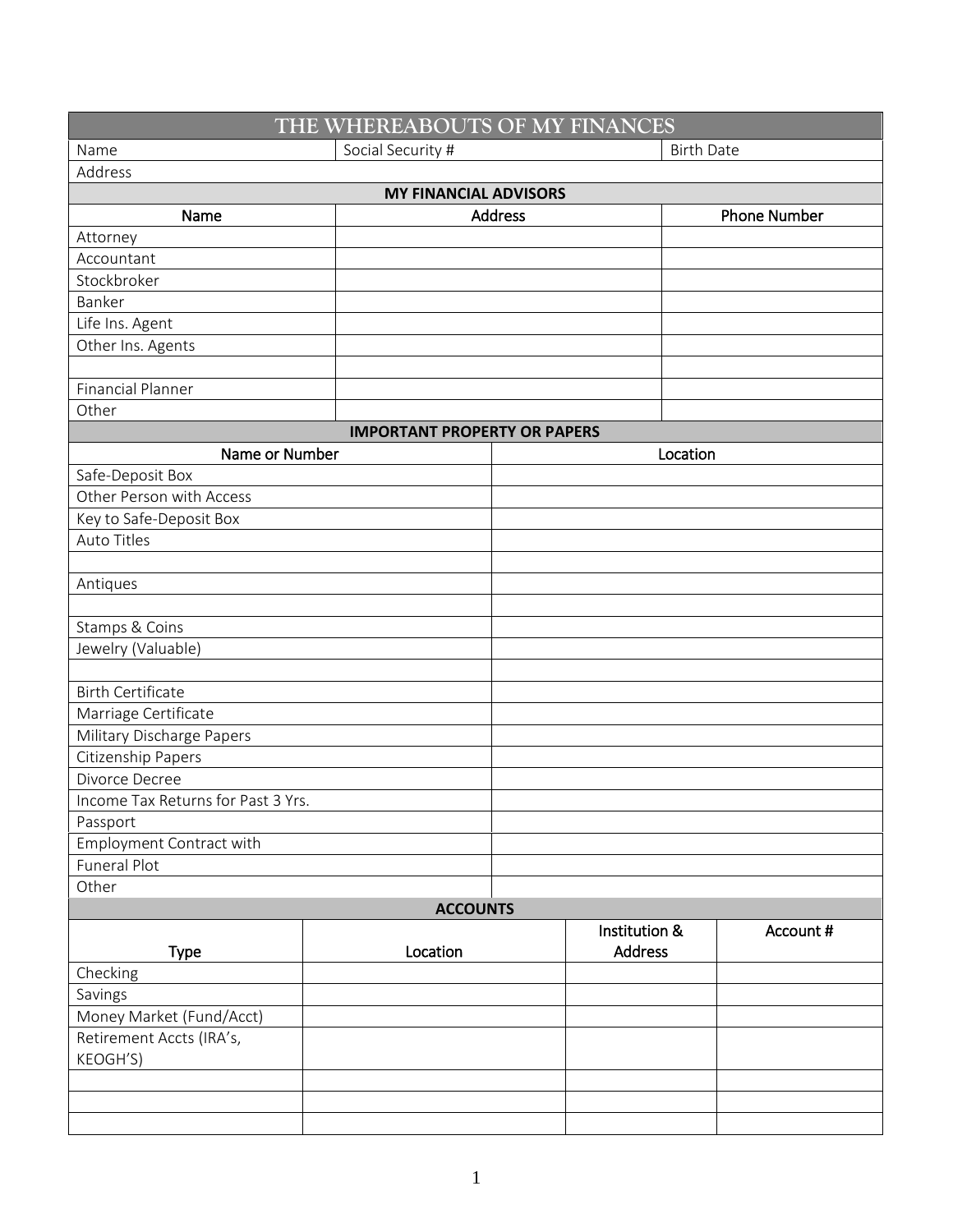| Uniform Gift to Minors<br>Accounts for           |  | <b>Account Location</b>         |                                                     | <b>Account Address</b> |               |             | Account#              |          |                       |  |
|--------------------------------------------------|--|---------------------------------|-----------------------------------------------------|------------------------|---------------|-------------|-----------------------|----------|-----------------------|--|
| Child                                            |  |                                 |                                                     |                        |               |             |                       |          |                       |  |
| Child                                            |  |                                 |                                                     |                        |               |             |                       |          |                       |  |
| Child                                            |  |                                 |                                                     |                        |               |             |                       |          |                       |  |
| Child                                            |  |                                 |                                                     |                        |               |             |                       |          |                       |  |
| Trusts                                           |  |                                 |                                                     |                        |               |             |                       |          |                       |  |
|                                                  |  |                                 | <b>MUTUAL FUNDS</b>                                 |                        |               |             |                       |          |                       |  |
| Name                                             |  |                                 | Location                                            |                        |               | Date Bought |                       |          | <b>Purchase Price</b> |  |
|                                                  |  |                                 |                                                     |                        |               |             |                       |          |                       |  |
|                                                  |  |                                 |                                                     |                        |               |             |                       |          |                       |  |
|                                                  |  |                                 |                                                     |                        |               |             |                       |          |                       |  |
|                                                  |  |                                 |                                                     |                        |               |             |                       |          |                       |  |
|                                                  |  |                                 |                                                     |                        |               |             |                       |          |                       |  |
|                                                  |  |                                 | <b>STOCKS</b>                                       |                        |               |             |                       |          |                       |  |
|                                                  |  |                                 | (Don't forget dividend reinvestment, if applicable) |                        |               |             |                       |          |                       |  |
|                                                  |  |                                 |                                                     |                        | Number        |             |                       |          |                       |  |
| Name of Company                                  |  | <b>Location of Certificates</b> |                                                     |                        | of            |             | Date Bought           |          | <b>Purchase Price</b> |  |
|                                                  |  |                                 |                                                     |                        | <b>Shares</b> |             |                       |          |                       |  |
|                                                  |  |                                 |                                                     |                        |               |             |                       |          |                       |  |
|                                                  |  |                                 |                                                     |                        |               |             |                       |          |                       |  |
|                                                  |  |                                 |                                                     |                        |               |             |                       |          |                       |  |
|                                                  |  |                                 |                                                     |                        |               |             |                       |          |                       |  |
|                                                  |  |                                 |                                                     |                        |               |             |                       |          |                       |  |
|                                                  |  |                                 |                                                     |                        |               |             |                       |          |                       |  |
| <b>BONDS</b><br>(Corporate, Municipal & Federal) |  |                                 |                                                     |                        |               |             |                       |          |                       |  |
|                                                  |  |                                 | Purchase<br>Face                                    |                        |               |             |                       |          |                       |  |
| Name of Issuer                                   |  | <b>Location of Bonds</b>        | Amount                                              | Date Bought<br>Price   |               | Date Due    |                       |          |                       |  |
|                                                  |  |                                 |                                                     |                        |               |             |                       |          |                       |  |
|                                                  |  |                                 |                                                     |                        |               |             |                       |          |                       |  |
|                                                  |  |                                 |                                                     |                        |               |             |                       |          |                       |  |
|                                                  |  |                                 |                                                     |                        |               |             |                       |          |                       |  |
| <b>CERTIFICATES OF DEPOSIT</b><br>(CD's)         |  |                                 |                                                     |                        |               |             |                       |          |                       |  |
|                                                  |  |                                 |                                                     |                        |               |             | Purchase              |          |                       |  |
| Name of Issuer                                   |  | Location of CD's                |                                                     | Date Bought            |               | Price       |                       | Date Due |                       |  |
|                                                  |  |                                 |                                                     |                        |               |             |                       |          |                       |  |
|                                                  |  |                                 |                                                     |                        |               |             |                       |          |                       |  |
|                                                  |  |                                 |                                                     |                        |               |             |                       |          |                       |  |
| <b>REAL ESTATE</b><br>(Residential & Investment) |  |                                 |                                                     |                        |               |             |                       |          |                       |  |
|                                                  |  |                                 | Location of Deed & Important                        |                        |               |             |                       |          |                       |  |
| Location<br>Papers                               |  |                                 | Date Bought                                         |                        |               |             | <b>Purchase Price</b> |          |                       |  |
|                                                  |  |                                 |                                                     |                        |               |             |                       |          |                       |  |
|                                                  |  |                                 |                                                     |                        |               |             |                       |          |                       |  |
|                                                  |  |                                 |                                                     |                        |               |             |                       |          |                       |  |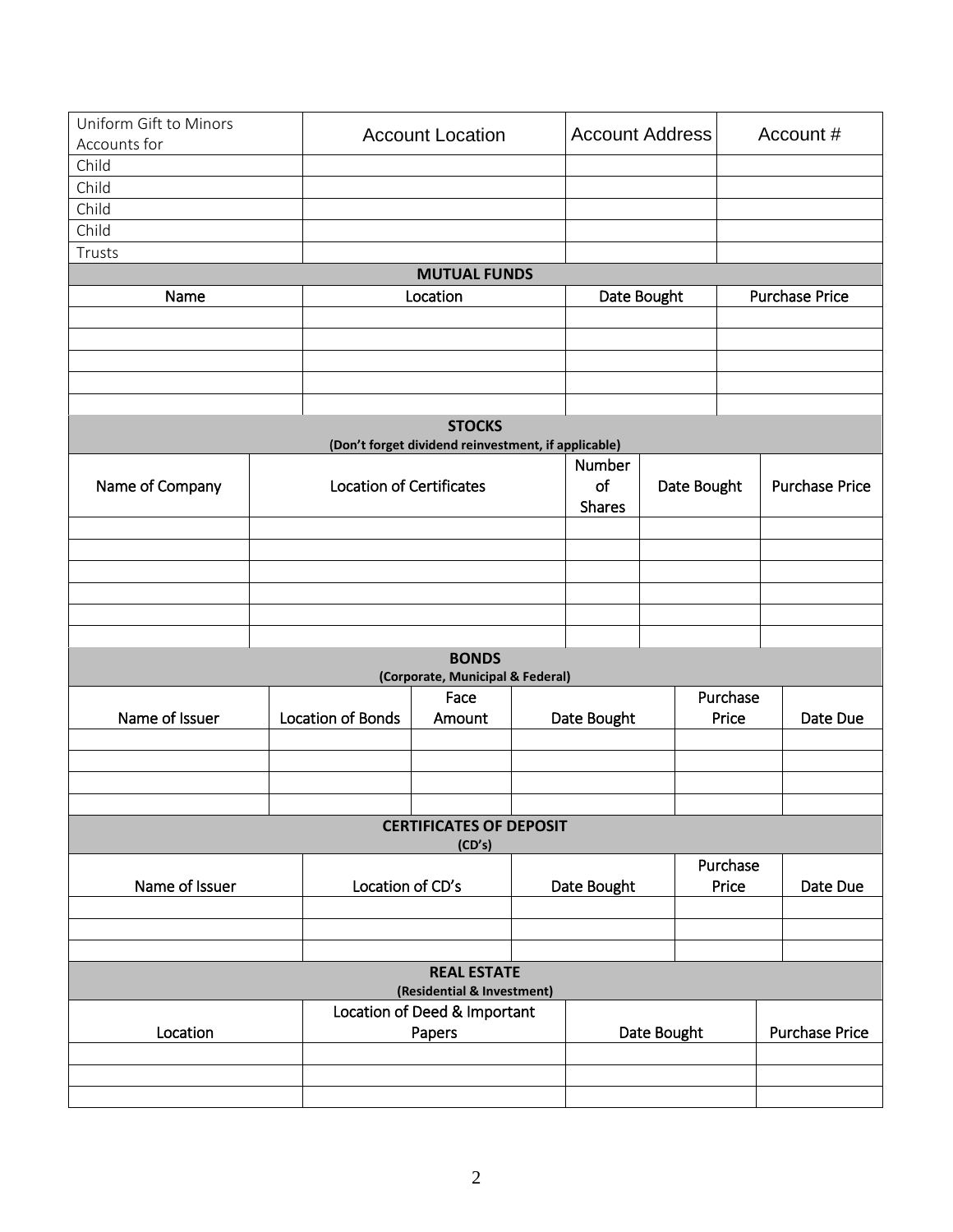| <b>DEBT</b><br>(Mortgages, Auto, Education, Life Insurance, Home Improvement & Personal Loans) |                    |                                                   |                             |  |                                  |  |
|------------------------------------------------------------------------------------------------|--------------------|---------------------------------------------------|-----------------------------|--|----------------------------------|--|
| Lender                                                                                         |                    | <b>Location of Related Papers</b>                 | Type of Loan                |  | Account #                        |  |
|                                                                                                |                    |                                                   |                             |  |                                  |  |
|                                                                                                |                    |                                                   |                             |  |                                  |  |
|                                                                                                |                    |                                                   |                             |  |                                  |  |
|                                                                                                |                    |                                                   |                             |  |                                  |  |
|                                                                                                |                    | <b>CREDIT CARDS</b>                               |                             |  |                                  |  |
| Name of Card & Issuer                                                                          |                    |                                                   | Number of Card              |  | Phone # to Report Stolen<br>Card |  |
|                                                                                                |                    | Where Kept                                        |                             |  |                                  |  |
|                                                                                                |                    |                                                   |                             |  |                                  |  |
|                                                                                                |                    |                                                   |                             |  |                                  |  |
|                                                                                                |                    |                                                   |                             |  |                                  |  |
|                                                                                                |                    |                                                   |                             |  |                                  |  |
|                                                                                                |                    |                                                   | <b>WILL</b>                 |  |                                  |  |
| Attorney Who Drew Up                                                                           |                    |                                                   |                             |  |                                  |  |
| Will                                                                                           |                    | Location of Original                              | Location of Copies          |  | Date of Will                     |  |
|                                                                                                |                    |                                                   |                             |  |                                  |  |
| Attorney Who Drew Up<br>Codicils                                                               |                    |                                                   |                             |  | Date of Codicils                 |  |
|                                                                                                |                    | Location of Original<br><b>Location of Copies</b> |                             |  |                                  |  |
|                                                                                                |                    |                                                   |                             |  |                                  |  |
|                                                                                                |                    |                                                   |                             |  |                                  |  |
|                                                                                                |                    | LIFE INSURANCE POLICIES                           |                             |  |                                  |  |
| <b>Issuing Company</b>                                                                         |                    | Location of Policy<br>Policy #                    |                             |  | <b>Face Value</b>                |  |
|                                                                                                |                    |                                                   |                             |  |                                  |  |
|                                                                                                |                    |                                                   |                             |  |                                  |  |
|                                                                                                |                    |                                                   |                             |  |                                  |  |
|                                                                                                |                    | <b>OTHER INSURANCE POLICIES</b>                   |                             |  |                                  |  |
| <b>Issuing Company</b><br>Home                                                                 | Location of Policy |                                                   |                             |  | Policy#                          |  |
| Auto                                                                                           |                    |                                                   |                             |  |                                  |  |
| Medical                                                                                        |                    |                                                   |                             |  |                                  |  |
| Disability                                                                                     |                    |                                                   |                             |  |                                  |  |
| Hospital                                                                                       |                    |                                                   |                             |  |                                  |  |
| Annuity                                                                                        |                    |                                                   |                             |  |                                  |  |
|                                                                                                |                    |                                                   |                             |  |                                  |  |
| <b>PENSIONS</b><br>(Note your 401 K's here)                                                    |                    |                                                   |                             |  |                                  |  |
| <b>Location of Related Papers</b><br>Amount<br>Company                                         |                    |                                                   | Date Payable                |  |                                  |  |
|                                                                                                |                    |                                                   |                             |  |                                  |  |
|                                                                                                |                    |                                                   |                             |  |                                  |  |
|                                                                                                |                    |                                                   | <b>BUSINESS INTEREST</b>    |  |                                  |  |
| <b>Company Name</b>                                                                            |                    | <b>Location of Related Papers</b>                 | <b>Location of Business</b> |  | % of Ownership                   |  |
|                                                                                                |                    |                                                   |                             |  |                                  |  |
|                                                                                                |                    |                                                   |                             |  |                                  |  |